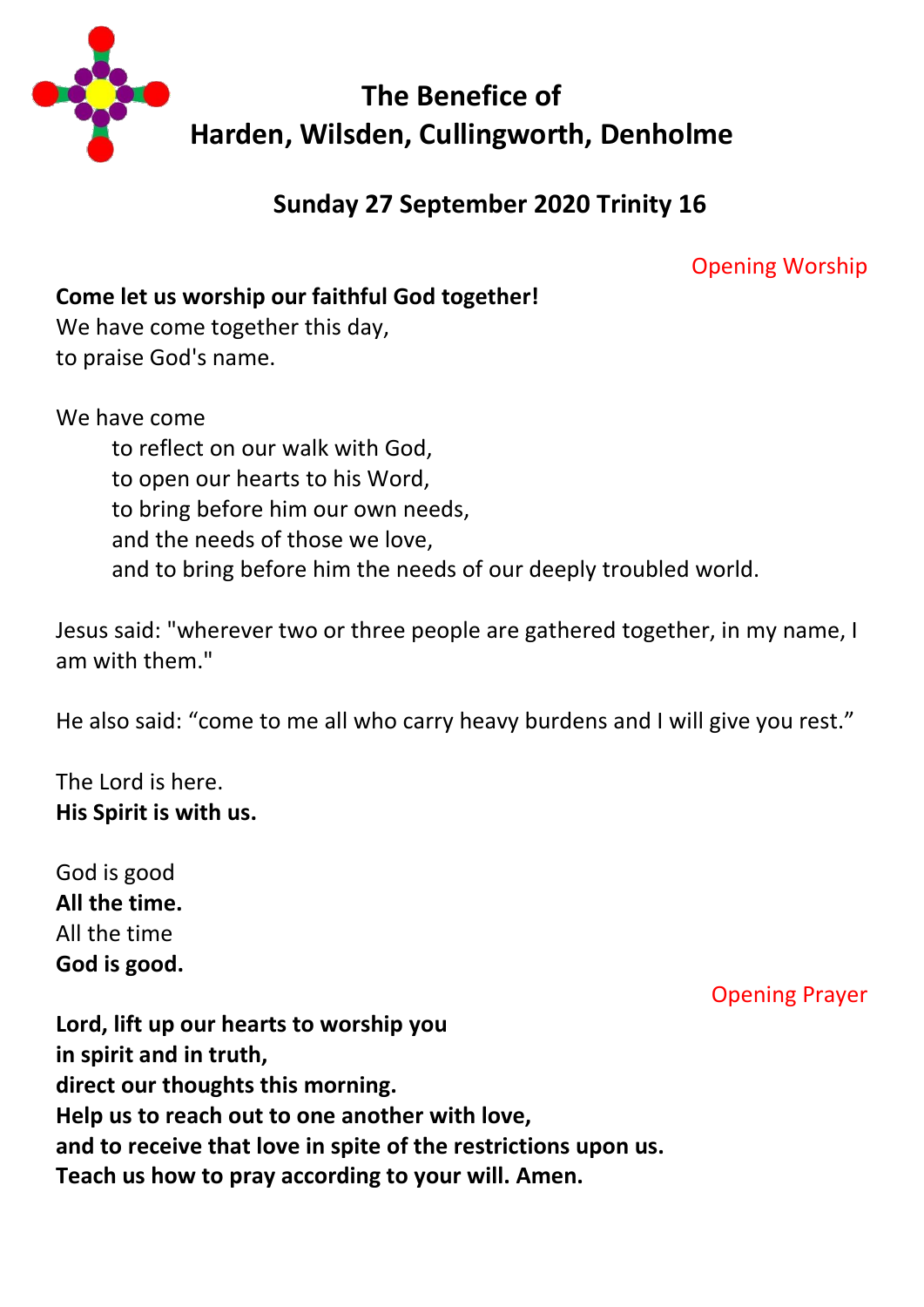Knowing God is good and wants nothing to spoil our relationship with him, let us come honestly before God and reflect on how we have lived our lives this past week.

Let us come to say sorry for the times our lives have fallen short, times we have let ourselves down, times we have let down those we love, and times we have let God down.

## Silence is kept

So often, when life seems hard, and the Covid road rough, we have forgotten that God walks the road with us.

Lord have mercy on us.

**Lord have mercy on us.**

So often we have forgotten to persist in prayer for our loved ones and our world.

Christ have mercy on us.

**Christ have mercy on us.**

So often we have given in to despair in the face of so much suffering and corruption,

we have forgotten that this is God's world,

and that God will have the final victory.

Lord have mercy on us.

**Lord have mercy on us.**

*We hear God's promise of forgiveness:*

The God of love and power,

forgive you your sins,

heal and strengthen you by his Spirit,

and empower you to live a new life in Christ Jesus our Lord. **Amen.**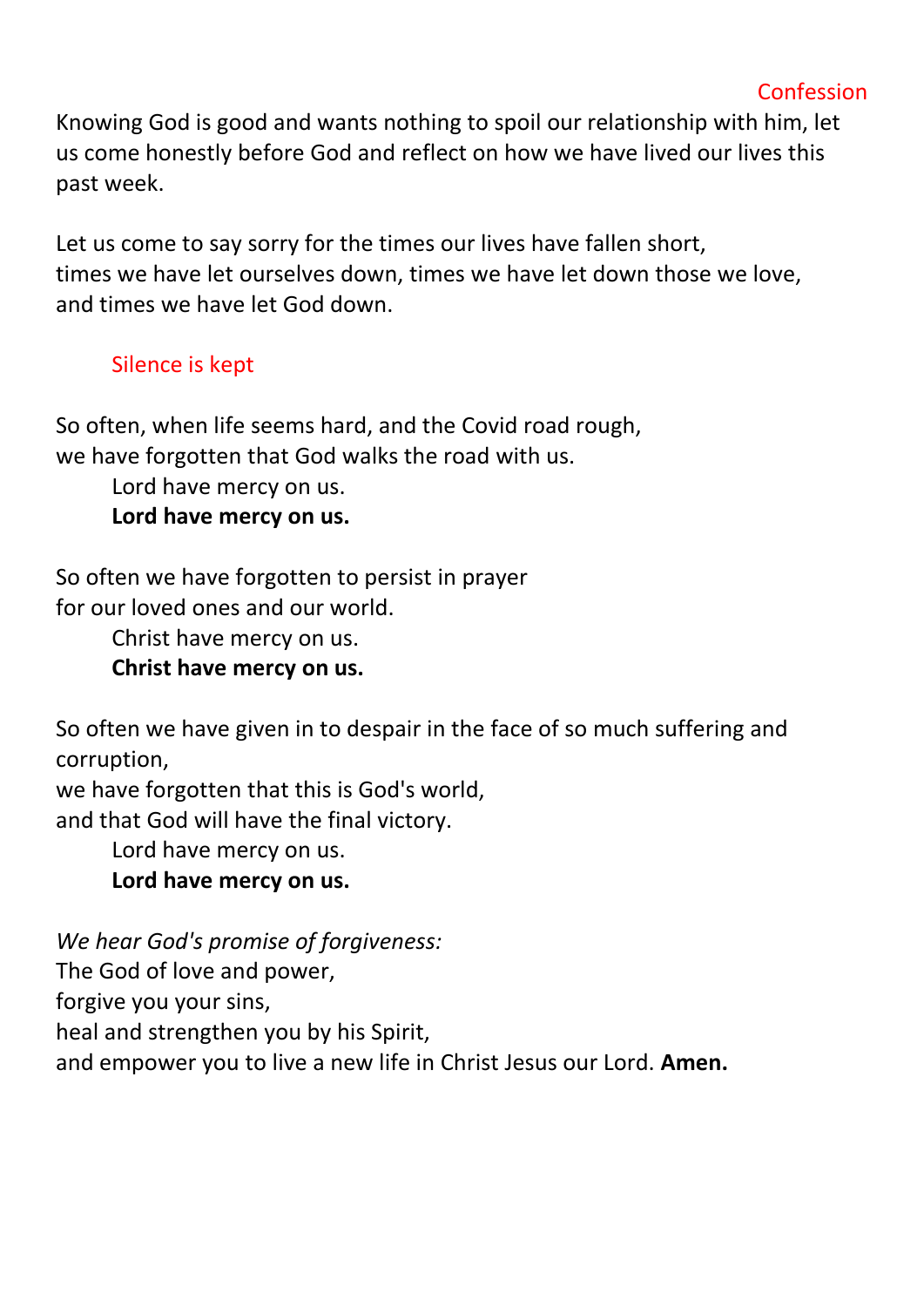### First Reading: **Philippians 2:1-13**

If then there is any encouragement in Christ, any consolation from love, any sharing in the Spirit, any compassion and sympathy, make my joy complete: be of the same mind, having the same love, being in full accord and of one mind. Do nothing from selfish ambition or conceit, but in humility regard others as better than yourselves. Let each of you look not to your own interests, but to the interests of others. Let the same mind be in you that was in Christ Jesus,

who, though he was in the form of God, did not regard equality with God as something to be exploited, but emptied himself, taking the form of a slave, being born in human likeness. And being found in human form, he humbled himself and became obedient to the point of death - even death on a cross. Therefore God also highly exalted him and gave him the name that is above every name, so that at the name of Jesus every knee should bend, in heaven and on earth and under the earth,

and every tongue should confess that Jesus Christ is Lord,

to the glory of God the Father.

Therefore, my beloved, just as you have always obeyed me, not only in my presence, but much more now in my absence, work out your own salvation with fear and trembling; for it is God who is at work in you, enabling you both to will and to work for his good pleasure.

### This is the Word of the Lord: **Thanks be to God.**

### Second Reading: **Matthew 21:23-32**

When he entered the temple, the chief priests and the elders of the people came to him as he was teaching, and said, 'By what authority are you doing these things, and who gave you this authority?' Jesus said to them, 'I will also ask you one question; if you tell me the answer, then I will also tell you by what authority I do these things. Did the baptism of John come from heaven, or was it of human origin?' And they argued with one another, 'If we say, "From heaven", he will say to us, "Why then did you not believe him?" But if we say, "Of human origin", we are afraid of the crowd; for all regard John as a prophet.' So they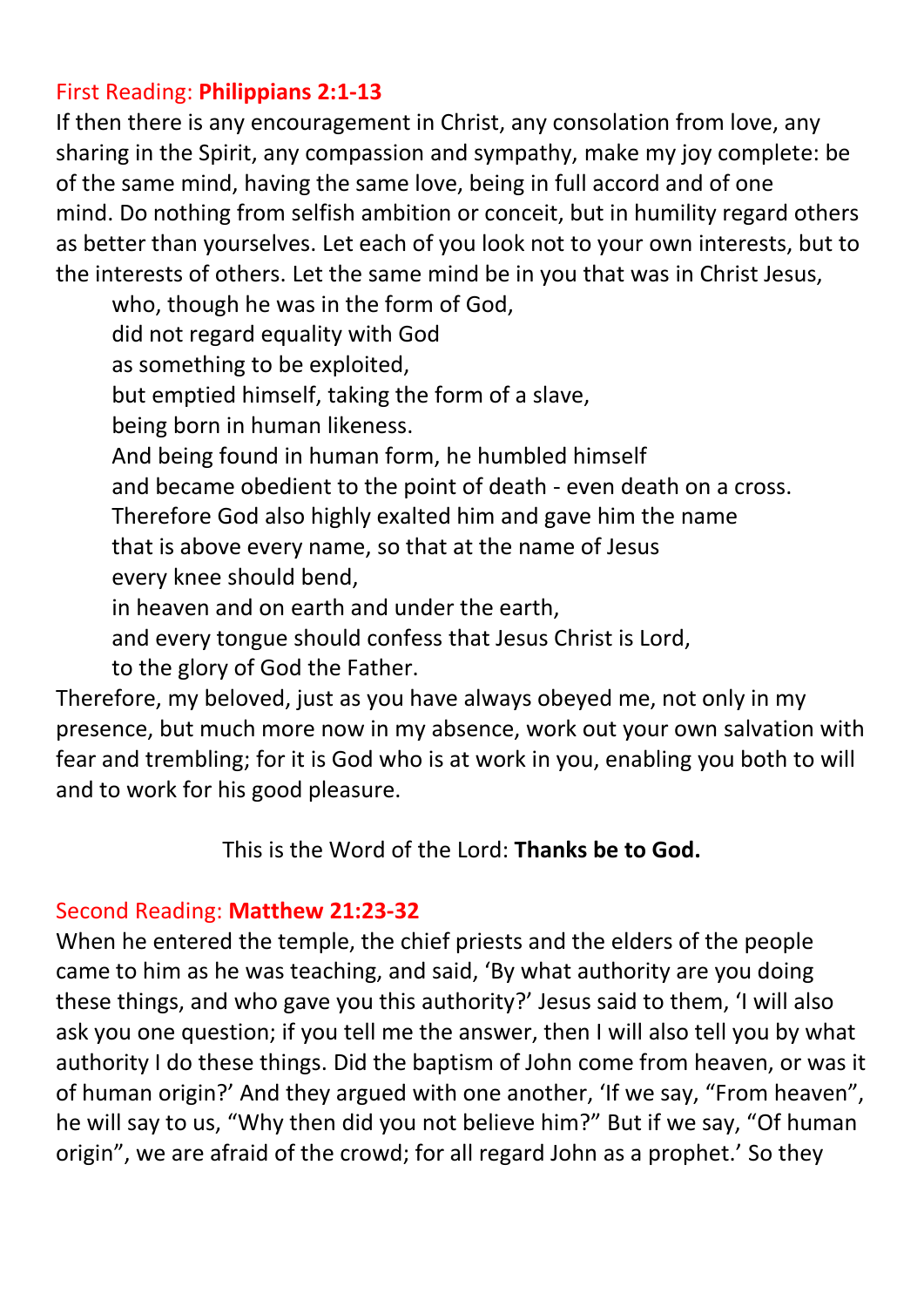answered Jesus, 'We do not know.' And he said to them, 'Neither will I tell you by what authority I am doing these things.

'What do you think? A man had two sons; he went to the first and said, "Son, go and work in the vineyard today." He answered, "I will not"; but later he changed his mind and went. The father went to the second and said the same; and he answered, "I go, sir"; but he did not go. Which of the two did the will of his father?' They said, 'The first.' Jesus said to them, 'Truly I tell you, the taxcollectors and the prostitutes are going into the kingdom of God ahead of you. For John came to you in the way of righteousness and you did not believe him, but the tax-collectors and the prostitutes believed him; and even after you saw it, you did not change your minds and believe him.

This is the Word of the Lord: **Thanks be to God.**

# Reflection by Liz

Many years ago, my brother gave me a small plate which was "a round tuit", because, as it said on the plate, there were so many things that I was going to do when I got around to it! As many who know me will testify, one of my specialist subjects is procrastination. But, when I got round to reading the two readings for Sunday's service, one part in particular made me think carefully about the afore-mentioned tendency.

Jesus had asked the chief priests and elders a question relating to his authority and to John's baptism, but rather than giving a straight answer and making a definite choice of whether the authority was from God or man, the chief priests and elders sat on the fence and said they did not know. So, Jesus told them a story to challenge them. It's a story where they could consider the words and actions of two brothers and by so doing, be challenged themselves to consider their response to God's call on their lives.

It is interesting that Jesus begins by asking, what do you think? He doesn't give the answers but he certainly expects those who hear the story to think about it. How does the story speak to those early listeners? And how does it challenge those of us who have read it today? The story itself has very few details, but there are enough to give food for thought.

The father wants his sons to go to work in the vineyard on that day. Work in a vineyard can be very demanding and also very tiring and physically draining at particular times of the year. But there are other occasions where the work is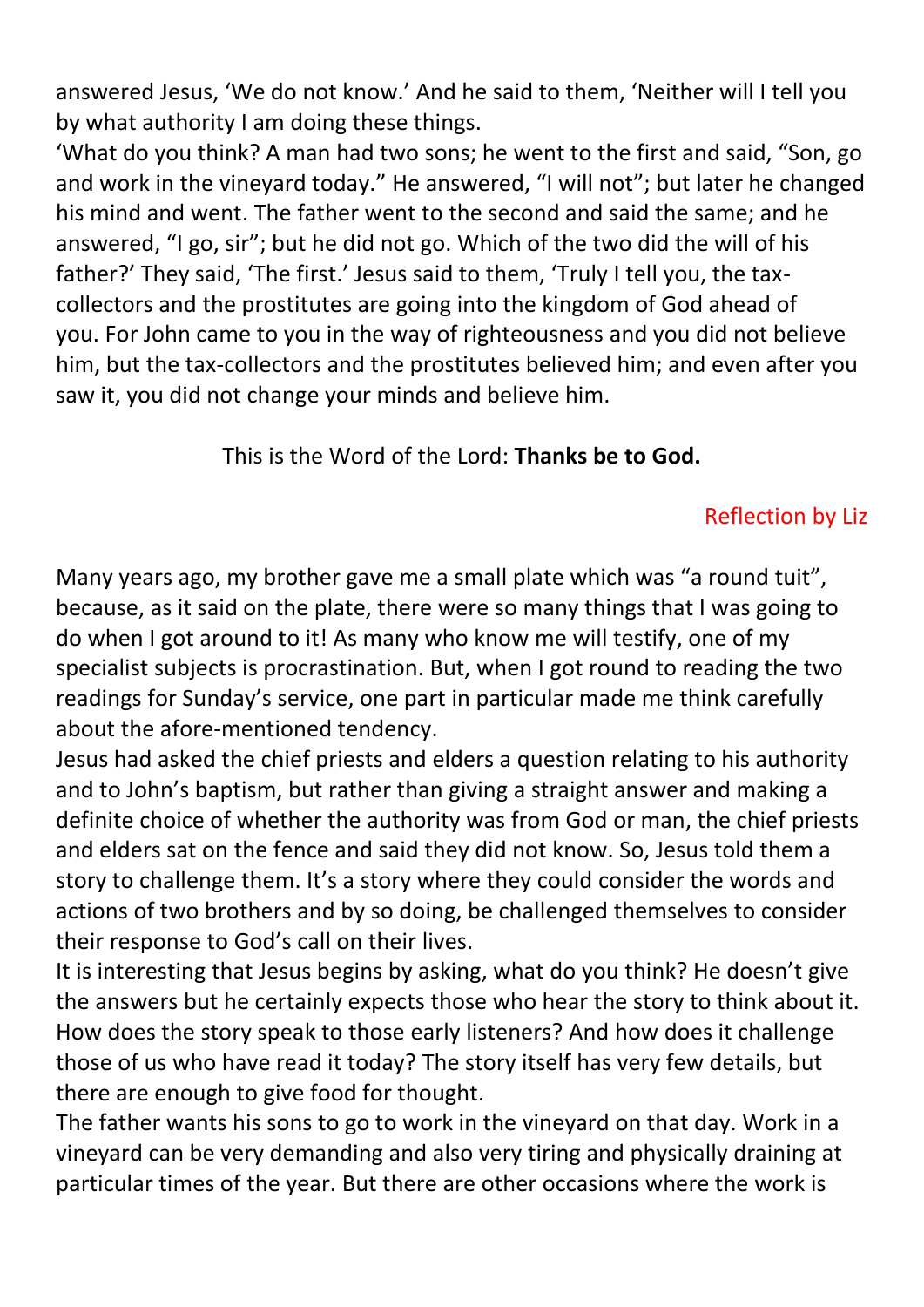much steadier and gentler. The work is dependent on the seasons and on the weather. On certain occasions such as when the grapes are ready for picking, there is a very short time frame for completing the work before the grapes begin to rot on the vines. The story does not disclose where the vines are in the growth process or whether they are ready for harvesting, but it is evident that the father wants his sons to work on that day and not at some time in the future. Does that indicate some urgency?

The two sons respond in different ways. The first one refuses to go to the vineyard initially, but then when he reflects on the request, he changes his mind and goes. I wonder what makes him change his mind. Was he prompted to feel that he ought to go? Did he recognise that it would be a way of pleasing his father as well as being a benefit to all of the community who were dependent on the success of the vineyard? I wonder how that son would have felt when he returned home from being in the vineyard that day.

The second brother responded in a completely different way. He agreed enthusiastically to go to work in the vineyard, but then he didn't go. I wonder if he just couldn't be bothered or whether something else turned up that seemed more inviting or did he just get distracted and find that the time disappeared. And I wonder how he felt later. Did he care or did he feel that he had let his father and the rest of the community down or did he feel disappointed in himself because he had missed out?

In both cases, we can only imagine - or think about it, as Jesus asked, but we need to explore the story more deeply. Jesus told the story to help people reflect on their response to God's call. It is a story about a father and two sons, which shows there is a deep relationship between them.

So let's consider the times when our heavenly Father calls us, his children. We may not be called to go and work in a vineyard, but our loving heavenly Father calls us to serve him. How do we respond?

Are we slow to respond to the call, even saying "no" initially before we do move forwards to love and serve him? For many of us there may be times when we feel reticent about stepping forward to serve God, when we doubt we have the strength that is needed or when we feel that we would not be able to find the right words. But we can find reassurance in knowing that we serve a God who loves us and who is with us and will not abandon us. We do not serve in our own strength but strengthened by our loving heavenly Father.

Or can we be like the second son, enthusiastically saying the right things but never quite getting around to acting in love and service? It may not even be a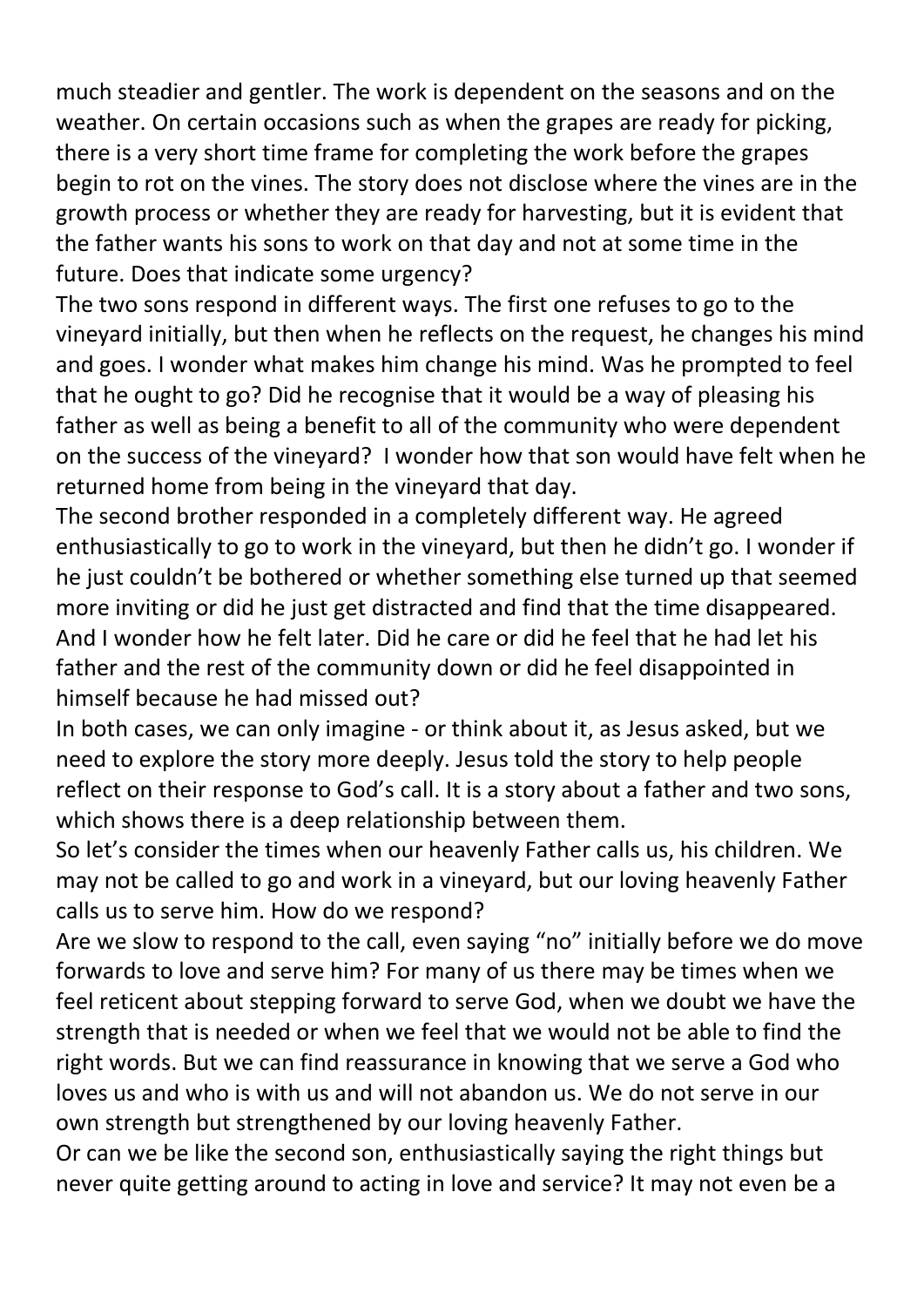deliberate decision as we can all be distracted by so many features in our busy lives. I'm probably not the only person who has gone to check an email and before I've known it, I'm still looking at the computer an hour later. But even worse, have been the intentions to go and visit someone – and then find we are not allowed to visit other people's homes for weeks on end. Jesus calls us to follow him and we know that by doing so, we are blessed as we are used as a blessing for others. Maybe we need to pray that we will focus on serving him rather than being distracted.

As Jesus told the chief priests the story, there seems to be a real sense of challenge. The challenge is to get off the fence, to recognise him as Lord and focus on living their lives in God's service. As we read the story, may we also open our hearts and minds to what Jesus wants us to learn and be willing to serve him without hesitation. May we discern his way forward, as we love and serve our heavenly Father, strengthened by the Holy Spirit. Amen.

### Affirmation of Faith

Do you believe and trust in God the Father, source of all being and life,

the one for whom we exist? **We believe and trust in him.**

Do you believe and trust in God The Son, who took our nature,

died and rose again? **We believe and trust in him.**

Do you believe and trust in God The Holy Spirit, who gives life to the people of God and makes Christ known in the world? **We believe and trust in him.** This is the faith of the Church.

### **This is our faith. We believe and trust in one God, Father, Son and Holy Spirit. Amen.**

## Prayers led by Beverly Hurst

Blessed are you, Lord our God, For you welcome us whenever we turn to you: You are always ready to hear us and to help us. We rejoice in your presence and ask that we may show your love And your saving power in the world. Blessed are you, Father, Son and Holy Spirit. **Amen.**

We give thanks for your Church throughout the world. May the Church be an instrument of peace and reconciliation between peoples and nations.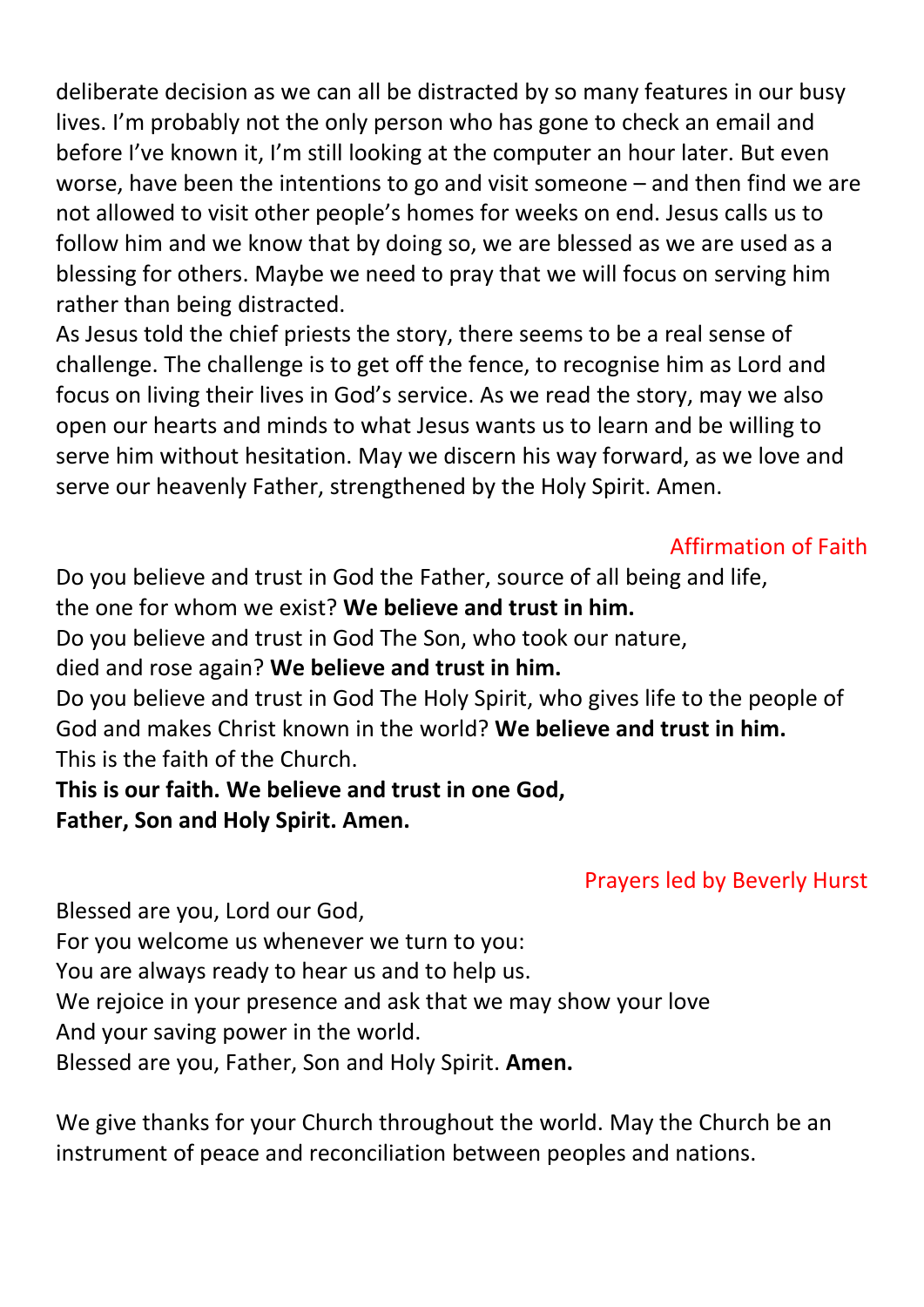Bless the churches within our area: May we learn to work together in unity and in witness to your saving power. We pray especially that our Church will support, help and guide people in these difficult times, when we find we cannot be with our loved ones and those important to us. Please give us strength and hopefulness in our everyday lives to do the right thing, follow guidance even when it means we cannot always do what we want to do. Let us remember others at this time and that these restrictions are in place to help save lives from this deadly virus.

Lord in your mercy: **Hear our prayer.**

We pray for the kingdoms of our world, that they may become the kingdoms of God. We pray that all Leaders and Rulers of people will govern with humility and in these very difficult times across the world, they will seek to truly serve and strive to meet the needs of the people. That they themselves will lead by example and have understanding as to the difficulties people face when they do not have their usual support networks in place due to Covid19 restrictions. Lord in your mercy: **Hear our prayer.**

We give thanks for all those who give of their time and energy freely for the service of others. For all those involved in supporting and caring for others in our communities, for all those who take time out of their days to make contact with others, this is especially important for those who live alone and have reduced mobility, so find it hard or impossible to get out. We pray that we all may be generous towards everyone and as we have richly received, may we richly give. Teach us to be accepting and hospitable to all in our everyday lives. Lord in your mercy: **Hear our prayer.**

Father we bring to your love the suffering and sorrow of our world. We remember in your presence all who are ill at home or in hospital and we remember at this time all those known to us who are recovering from illness or surgery, may they all soon be home and with us in our communities. Lord in your mercy: **Hear our prayer.**

Father, you created us for yourself and for your love. As we give our love to you, we pray for all our loved ones who are departed from us. May they rejoice in the light of your presence and in the fullness of eternal life.

Merciful Father: **Accept these prayers for the sake of your Son, Our Saviour Jesus Christ. Amen.**